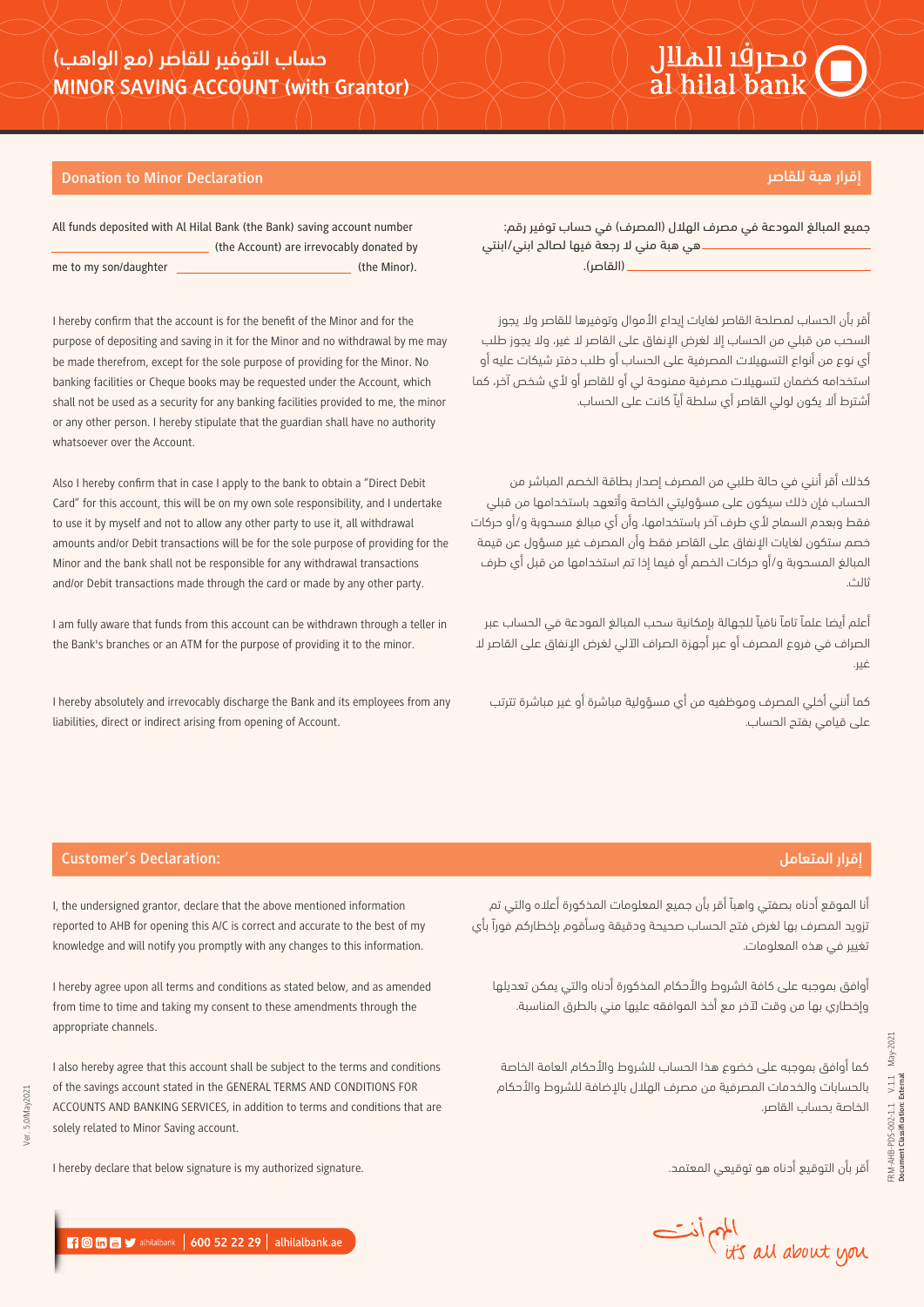## **Donation to Minor Declaration** والأحكام الشروط

These Terms and Conditions contain important information for Minor Accounts. Please read this information carefully.

#### **INTRODUCTION**

In consideration of the Bank agreeing at My request to open a Minor Account for the purposes of depositing and investing money for the benefit of the Minor, I being the Grantor of the Minor hereby unconditionally and irrevocably accept the following terms and conditions (the "Terms and Conditions").

#### **1.1 Definitions**

Terms used but not defined in these Terms and Conditions shall have the meaning given to them in the General Terms and Conditions. Unless the context otherwise requires, the following terms shall have the following meanings in these Terms and Conditions:

"ATM" means Automated Teller Machine(s) or any card-operated machine(s) belonging to the Bank or other participating banks or financial institutions or to the Visa or MasterCard global ATM network, or other affiliated networks thereof, as the case may be, which accepts and /or dispenses cash and cheques in addition to other banking services.

"Bank" or "AHB" means Al Hilal bank.

"Minor Account" means a Seghaar or Youth account opened by the Bank at the request of the Grantor for the benefit of the Minor.

"Card" means a debit card issued by the Bank from time to time to the Grantor for the benefit of the Minor and includes without limitation any subsequent, renewal and replacement card.

"General Terms and Conditions" means GENERAL TERMS AND CONDITIONS FOR ACCOUNTS AND BANKING SERVICES for Al Hilal Bank.

"Grantor" means the mother of the Minor for whom the account is opened, as she is the sole Grantor for the Minor in this account.

#### "I", "Me", or "My" means the Grantor.

"Minor" means any person who has not attained the age of 18 years according to the Gregorian Calendar.

"CIF": Customer Information File.

#### **1.2 Interpretation**

Ver. 5.0/May2021

er. 5.0/May2021

• References to the Bank or AHB in these Terms and Conditions shall include its affiliates and its assignees (as the case may be) from time to time;

• Words importing only the singular number shall include the plural number and vice-versa;

• Words importing any gender shall include all genders:

• The headings to the Clauses herein shall not be taken into consideration in the interpretation of these Terms and Conditions; and

• To the extent they relate to the subject matter of, and do not conflict with, these Terms and Conditions, the General Terms and Conditions are incorporated herein by reference and the I hereby confirm having received and read the General Terms and Conditions and that they are unconditionally accepted to form an integral part of these Terms and Conditions.

#### **2. Specific Terms and Conditions**

• I understand and agree that the Minor Account is a Savings Account and the deposited amounts shall be invested on Mudaraba basis. To the extent that the terms and conditions of the Savings Account set out in the General Terms and Conditions do not conflict with these Terms and Conditions, such terms and conditions of the Savings Account are incorporated herein by reference and shall be applicable to all Minor Accounts including the terms and conditions of profit calculation and distributions.

• I understand and agree that the "Donation to Minor Declaration" in Minor Account Opening Form, is an integral part of these Terms and Conditions.

• I understand and agree that the deposit can only be withdrawn through a teller in the Bank's branches or an ATM by Grantor only and upon her personal responsibility.

• I understand and acknowledge that I can transfer funds into the Minor account by signing a 'Mother Sweep account form'. I understand that separate sweep accounts will be opened and linked to separate Minor accounts and that all funds available in the Sweep account will be automatically transferred to the linked Minor account by the end of each working day.

• I understand and acknowledge that the Bank's phone banking, E-AHB internet banking and SMS banking services are available for information purposes only with respect to Minor Account. تتضمــن هــذه الشــروط والأحــكام معلومــات مهمــة خاصــة بحســابات القاصــر، لــذا الرجــاء قــراءة هذه المعلومات بعناية.

#### مقدمة

بالنظـر إلـى موافقـة المصـرف علـى طلبـي لفتـح حسـاب قاصـر لأغـراض إيـداع واسـتثمار الأمـوال لصالـح الشـخص القاصـر، أقــر أنــا بصفتــي واهبــاً للقاصـر بقبــول الشــروط والأحـكام الآتيــة ("الشروط والأحكام") بصورة نهائية غير قابلة للنقض.

#### 1.1 التعريفات

نحمــل العبــارات والمصطلحــات المســتخدمة - التــي لــم يتــم تعريفهــا فــي هــذه الشــروط والأحـكام - المعانـي المحــددة لهـا فــي الشــروطَ والأحـكام العامـة، وتحمــل العبــارات والمصطلحــات الآتيــة المعانــي المخصصــة لهــا فــي هــذه الشــروط والأحــكام مــا لــم يقتــض .<br>السياق خلاف ذلك:

"الصـراف الآلـي" تعنـي جهـاز (أجهـزة) الصـراف الآلـي، أو أي جهـاز (أجهـزة) تعمـل ببطاقـة تابعـة لمصــرف الهــلآل أو المصــارف المشــاركة الأخــرى آو المؤسســات الماليــة أو لشــبكة أجهــزة الصـراف الآلـي العالميـة لبطاقـات فيـزا أو ماسـتركارد، أو غيرهـا مـن الشـبكات التابعـة لهـا، حسـب مقتضــى الحــال، التــي تقبــل و/ أو تتصــرف فــي المبالــغ النقديــة والشــيكات بالإضافــة إلــي الخدمات المصرفية الأخرى.

المصرف" يعني مصرف الهلال.

<sup>.</sup>حســابات القاصـر" يعنـي حســاب "صغـار" أو القاصـر الـذي يفتحــه المصــرف بنـاء علــى طلــب الواهب لصالح الشخص القاصر.

"البطاقـة" تعنـي بطاقـة الخصـم الصـادرة مـن قبـل المصـرف مـن وقـت لآخـر إلـى الواهـب لصالـح الشخص القاصر، وتشمل على سبيل المثال لا الحصر، أي بطاقة لاحقة أو مجددة أو بديلة.

"الشـروط والأحـكام العامـة" تعنـي الشـروط والأحـكام العامـة للحسـابات و الخدمـات المصرفيـة الخاصة بمصرف الهلال.

"الواهــب" فــي هــذا الإقــرار يعنــي والــدة الشــخص القاصــر الــذي تــم فتــح الحســاب لــه، وهــي المتبرع الوحيد له في هذا الحساب.

"أنا"، أو "لي"، أو "الخاص بي" المقصود بهذه الضمائر الواهب.

"القاصر" يعني أي شخص لم يبلغ عمره 18 عاماً وفقاً للتقويم الميلادي.

"CIF "رقم ملف المتعامل.

### 1.2 التفسير

• الإشـارة إلـى المصـرف أو مصـرف الهـلال فـي هـذه الشـروط والأحـكام تتضمـن المؤسسـات الفرعية للمصرف ووكلائه (حسب مقتضى الحال) من وقت لآخر.

• الكلمات التي تشير إلى المفرد تتضمن الإشارة إلى الجمع والعكس صحيح.

- الكلمات التي تشير إلى أي جنس تتضمن الجنس الآخر.
- لا يتعين أخذ عناوين الفقرات بعين الاعتبار عند تفسير هذه الشروط والأحكام. • يتــم إدراج الشــروط والأحــكام العامــة حســب المرجــع بقــدر صلتهــا بموضــوع هــذه الشــروط

والأحــكام وعــدم تعارضهــا معهــا، ونؤكــد بعــد تلقينــا وقراءتنــا للشــروط والأحــكام العامــة أنهــا مقبولة بلا استثناء وتشكل جزءاً لا يتجزأ من هذه الشروط والأحكام.

### 2 شروط وأحكام خاصة

• أدرك وأوافــق علــى أن حســاب القاصــر هــو حســاب توفيــر، وأن الأمــوال المودعــة فيــه يتــم<br>سـتثمارها علــى أسـاس المضاربـة، وبقــدر عــدم تعـارض أحـكام وشــروط حسـاب التوفيـر الـواردة فـي الشـروط والأحـكام العامـة مـع هـذه الشـروط والأحـكام، يتـم إدراج شـروط وأحـكام حسـاب التوفيــر هنــا حســب المرجــع، مــع ضــرورة تطبيقهــا علــى جميــع حســابات القاصــر بمــا فــي ذلــك شروط وأحكام حساب الأرباح والتوزيعات.

• أدرك وأوافـق علـى أن "الإقـرار بالتبرع للقاصر" فـي نمـوذج فتـح حساب قاصر هـو جزء لا يتجزآ<br>من هذه الشروط والأحكام.

• َّ أدرك وأوافــق علــى أن للواهــب وحــده ســحب الودائــع مــن خــلال صــراف فــروع المصــرف أو الصراف الآلي وعلى مسؤوليته الشخصية.

• أفهـم وأقـر بأنـه يمكننـي تحويـل الأمـوال إلـى حسـاب القاصـر مـن خـلال التوقيـع علـى "نمـوذج<br>حسـاب الأم لتحويـل الأمـوال"، وأدرك أنـه سـيتم فتـح حسـابات الأم لتحويـل الأمـوال منفصلـة وربطهــا بحســابات القاصــر المنفصلــة وأن جميــع الأمــوال المتاحــة فــي هــذا الحســاب ســيتم ً تحويلها تلقائيا إلى حساب القاصر المرتبط بنهاية كل يوم عمل.

• أدرك أن الخدمــات المصرفيــة الهاتفيــة، والخدمــات المصرفيــة الإلكترونيــة، والخدمــات المصرفيـة مـن خـلال الرسـائل القصيـرة متوفـرة بمصـرف الهـلال لأغـراض المعلومـات فقـط فيمـا يتعلق بحساب قاصر.